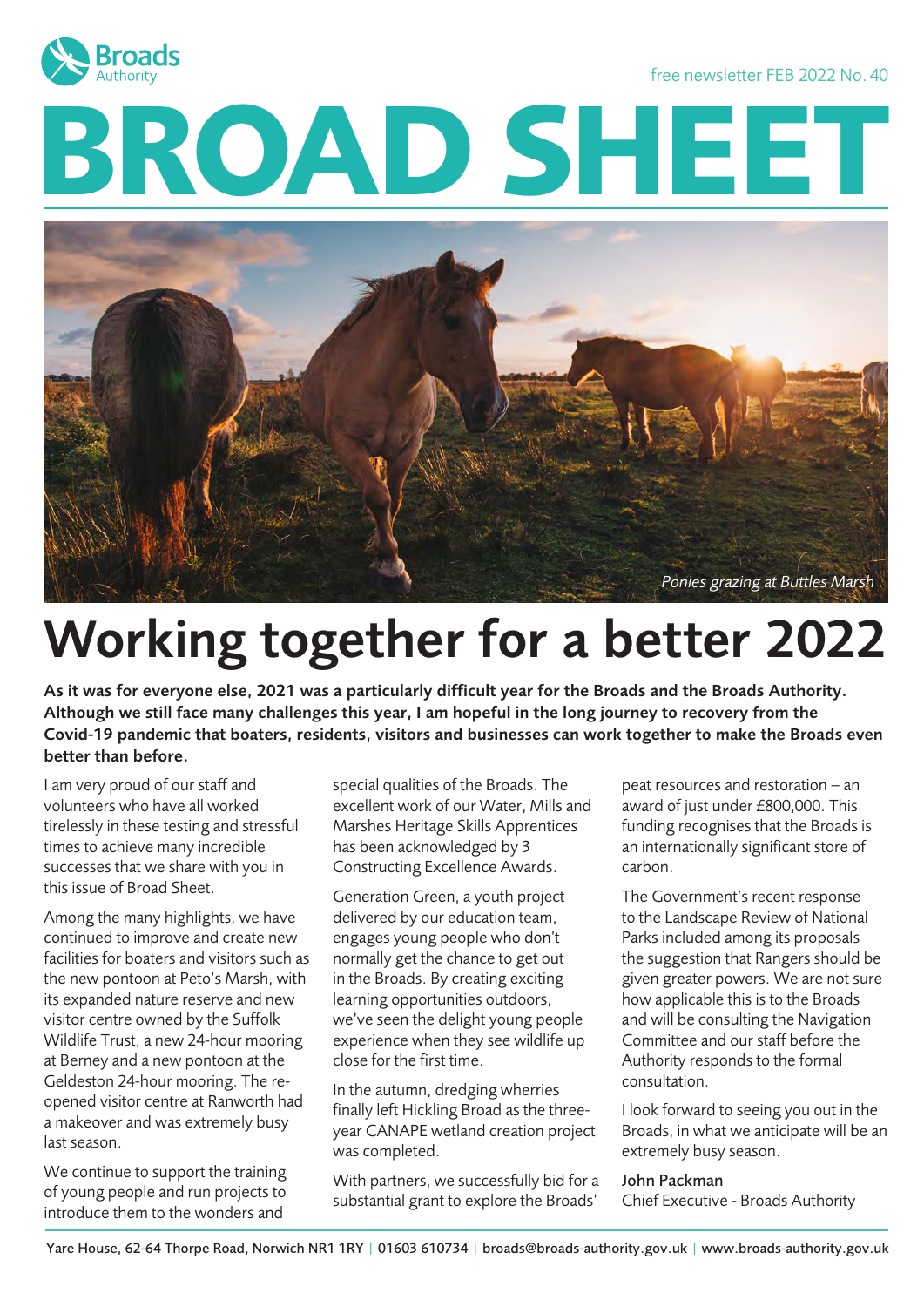

# Navigation charges set for 2022

This year, Broads' tolls will increase by 3.6%, to cover increasing costs of maintenance and improvements to the waterways.

The Authority's income last year was above that predicted because the number of hire boats did not decline as much as had been expected, and there was an increase in the number of private craft (particularly paddle boards and canoes).

However, inflation is having a severe impact on our outgoings, with the price of raw materials such as steel, wood and aggregate rising fast. In addition, the Employers' National Insurance contribution is rising to fund health and social care costs.

Forecasted income for the end of the 2021/22 financial year is a surplus of £189,000. This provides the Authority with an opportunity to plan for the future and the long-term requirements for maintaining the waterways. The surplus will contribute to the development of a new online tolls system, as well as reducing the impact that the rising cost of materials will have on next year's finances.

The IT computer software for toll payments needs replacing. Customer feedback has shown that people want to be able to submit applications for new craft and to buy short-visit tolls online. A new system will be developed over the next few years

to cater for this. The first step is to develop a clear specification for a system that works better for our customers.

The Navigation and Broads Authority Committee members unanimously agreed to recommend an increase in tolls of 3.6% in 2022.

Boat owners already registered with us can set up an online account and pay their toll online, or alternatively pay by calling 01603 756080, or by post. Personal visits to Yare House to pay a toll are currently unavailable in order to protect our small and vitally important Tolls Team from COVID-19.

The 3.6% increase in tolls will result in a typical unpowered dinghy paying an extra £1.31 and a small motor boat an extra £2.60 a year. A popularsized sailing boat (11m sq) will pay an additional £3.52 and a large private motor boat (38m sq) an extra £19.76.

Please visit our website for more information on next year's navigation charges and to register to pay your toll online:

[www.broads-authority.gov.uk/](http://www.broads-authority.gov.uk/boating/owning-a-boat/tolls) [boating/owning-a-boat/tolls](http://www.broads-authority.gov.uk/boating/owning-a-boat/tolls)

#### What's on the web

There's lots of useful information and services available on our websites. For information on tolls, bridge heights, boating news and other Broads Authority news: [www.broads-authority.gov.uk](http://www.broads-authority.gov.uk)

For event information, and to inspire your visit to the National Park:

[www.VisitTheBroads.co.uk](http://www.VisitTheBroads.co.uk )

Find Broads' slipways and launching points for paddlecraft and sailboats:

[www.broads-authority.gov.uk/](http://www.broads-authority.gov.uk/boating/facilities/slipways-and-launching-points) [boating/facilities/slipways-and](http://www.broads-authority.gov.uk/boating/facilities/slipways-and-launching-points)[launching-points](http://www.broads-authority.gov.uk/boating/facilities/slipways-and-launching-points)

Our YouTube channel features many helpful videos on water safety and navigation, for both new and experienced boaters just search 'Broads Authority' on YouTube.

Sign up to receive our monthly e-newsletter, Broads Briefing: [broads-authority.gov.uk/](http://broads-authority.gov.uk/newsletter) [newsletter](http://broads-authority.gov.uk/newsletter) 

You can also follow us on Twitter, Facebook and Instagram.

#### Useful Apps and websites

#### www.gopaddling.info/

The Go Paddling site offers plenty of information on routes, paddlepoints and courses for paddlers.

#### [www.shop.ordnancesurvey.co.uk/](http://www.shop.ordnancesurvey.co.uk/apps/os-locate/) [apps/os-locate/](http://www.shop.ordnancesurvey.co.uk/apps/os-locate/)

The OS Locate app is an accurate means of pinpointing your exact location on the map, anywhere in Great Britain. It can be downloaded from App Store or Google Play.

The Environment Agency website lists current water levels and tidal patterns.

This is the same data that [aweigh.](http://aweigh.com) [com](http://aweigh.com) uses and you can search by river name.

[www.check-for-flooding.service.](http://www.check-for-flooding.service.gov.uk/river-and-sea-levels) [gov.uk/river-and-sea-levels](http://www.check-for-flooding.service.gov.uk/river-and-sea-levels)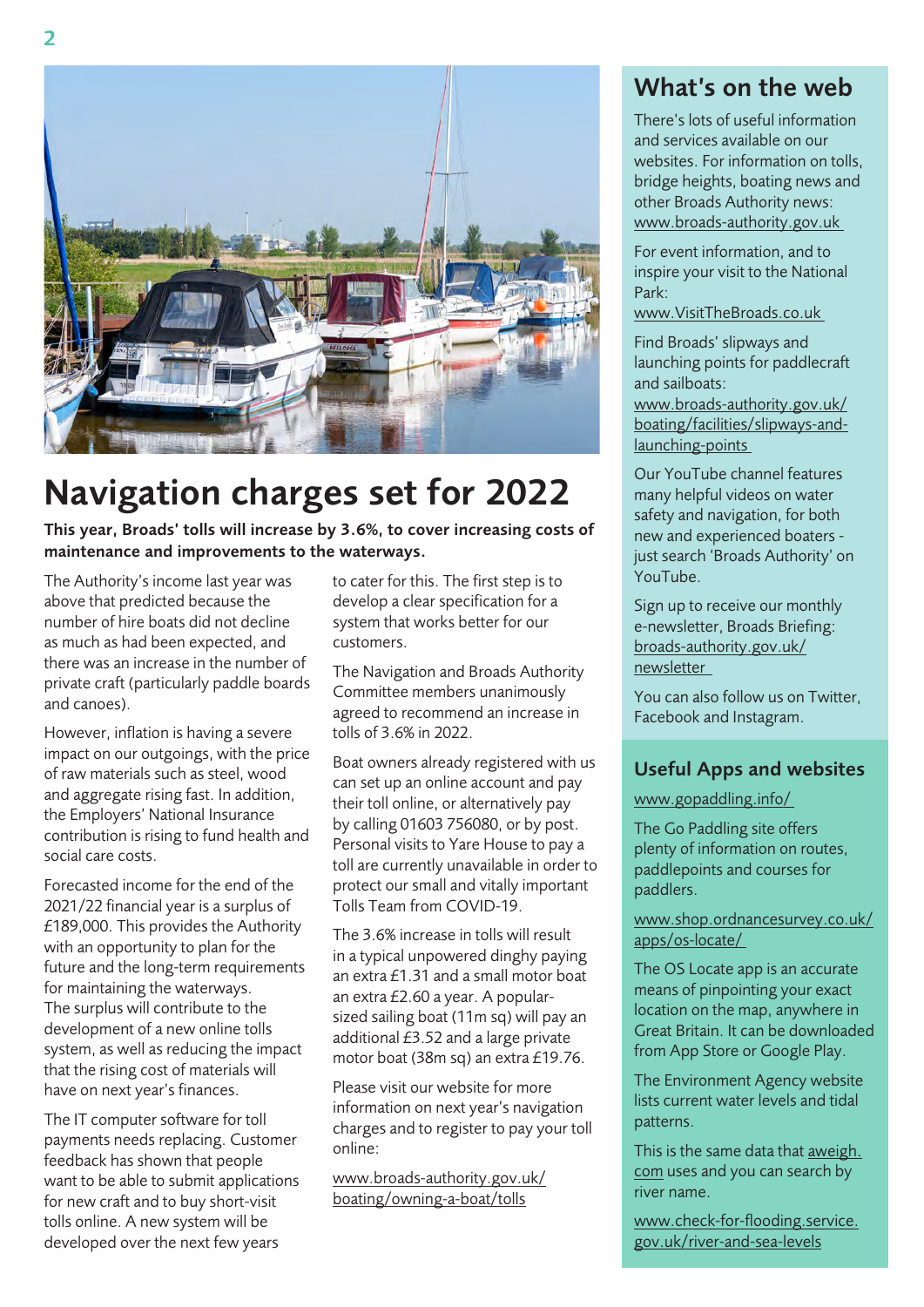

# Putting safety first in the Broads

For the Authority and its partners, an increase in visitors to the Broads after COVID-19 lockdowns led to a renewed focus on how to improve safety in the area.

The safety of our staff, volunteers, visitors and all those using the Broads is a high priority. We have been working with the Broads Hire Boat Federation and hire companies to improve the handover process for hirers and to introduce a range of safety measures on the Broads.

Last season saw four new Seasonal Ranger posts created to increase patrolling on the Broads during the busiest times. A new post of Senior Ranger for Compliance and Safety was also created (see page 7) to free up other Rangers from the paperwork associated with investigating byelaw offences, allowing them to spend more time out on patrol.

The Ranger Team undertook extra training on safety and enforcement and started work earlier in the season in preparation for increased daily and evening patrols. A greater Ranger presence out on the water meant they could reach more members of the public with safety advice. Fortunately,

the number of verbal and written warnings given for breaches of Broads byelaws remained similar to previous years. Rangers tell us that the extra patrols may have acted as a deterrent to antisocial and unsafe behaviour.

Over 440 hire boat users completed face to face surveys, sharing their views on the handover process when hiring and on their level of competence in helming a vessel. The survey results are currently being analysed. Hire boat licencing is under review by the Broads' safety team and will be improved should the survey results show that changes to the handover process are necessary.

The Authority and partners have produced nine new animated boating safety videos for hirers, which have proved popular with new and experienced boaters. These are available on our YouTube channel and have had nearly fifty thousand views. The videos are now being updated, based on river users' and partners'

#### feedback.

The increased number of Rangers will remain in place this season and will focus on improving paddle sport safety, and on signage at popular areas such as Horstead Mill and Coltishall.

A Hire Boat Licensing Officer had previously been employed for one day per week to carry out hire-boat licensing inspections, audits, to visit and advise new businesses, and to deal with hire boat licensing, canoe and paddleboard operator inspections, enquiries and complaints. Due to increased demands on this post, it will increase from one to three days in 2022, funded from the Hire Boat Licence fee.

As always, if you require assistance on the water or have any safety concerns, please get in contact with Broads Control on 01603 756056 / [Broads.](mailto:Broads.Control@broads-authority.gov.uk) [Control@broads-authority.gov.uk](mailto:Broads.Control@broads-authority.gov.uk) or call 999 in case of a water-related emergency.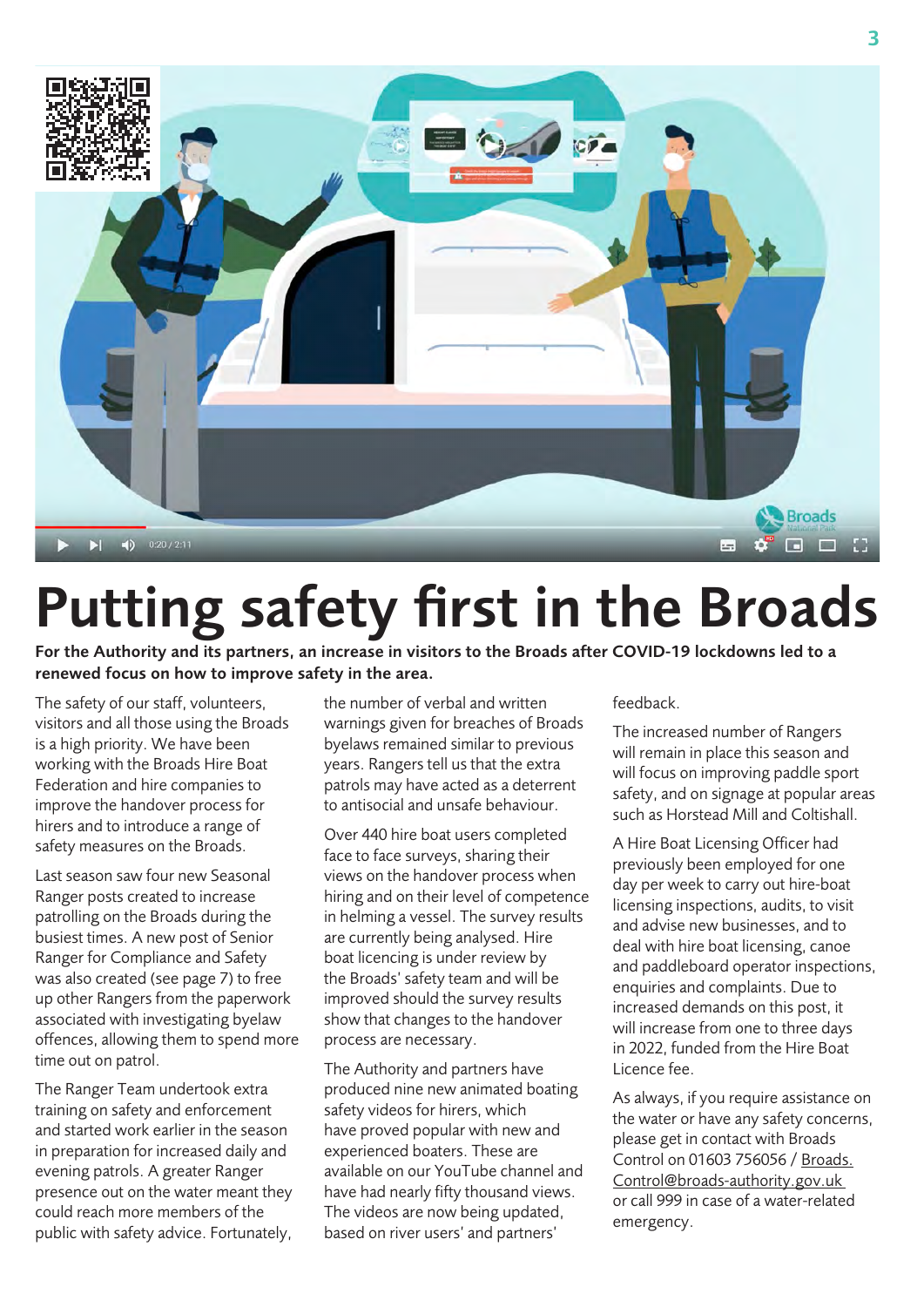





# New and improved moorings

It's been another busy year for the Maintenance Team. They have constructed new moorings and refurbished existing mooring sites, working either in-house or with external contractors.

River Ant: Stage two of a major threepart refurbishment at the How Hill 24-hour mooring is complete, with new quay heading installed in the middle 100m section.

At the Sutton 24-hour moorings the team, helped by volunteers, replaced 90m of mooring timber capping and back rail on the Sutton 1 mooring site, nearest to the road. They also replaced 30 mooring posts and raised the level of the site. On the Sutton 2 mooring (closest to the broad) we replaced 50m of capping, including some quay heading back rail and six mooring posts. New signs were also installed.

Around 50m of capping and waling, including eight damaged mooring posts were replaced at the Horning Marsh 24-hour mooring. Gauge boards have also been repaired at both Horning Marsh and Ludham Bridge.

River Yare: With the help of volunteers, the team completely refurbished 60m of the timber on the western side of the Rockland 24 hour moorings. The capping, back rail, walings and mooring posts were replaced and the mooring path was topped up. New signs were installed, along with a new electric pillar on the western part of the mooring.

A new 24-hour mooring at Berney has been brought up to BA specification, including the installation of safety chains, ladders and signage. The path was also topped up.

At the Commissioners Cut 24-hour moorings, preliminary excavation work was carried out in advance of major repairs to piling, which will take place during 2022.

At the Hardley Cross 24-hour moorings, a safety ladder was replaced.

River Thurne: At the Boundary Farm 24-hour moorings, broken walings were repaired and mooring posts replaced. More repair work also started there earlier in 2021.

At Potter Heigham, bridge gauge boards were replaced.

River Bure: At the St Benet's Abbey 24-hour mooring, a major refurbishment of 300m took place last summer, including a full replacement of the timbers, replacement mooring posts and a new raised path.

River Waveney: At the Burgh Castle moorings, new signage and three electric pillars were installed.

A new mooring pontoon was installed at Peto's Marsh for boaters to gain access to the Carlton Marshes Nature Reserve direct from Oulton Dyke.

A new mooring pontoon was installed at the Geldeston 24-hour mooring.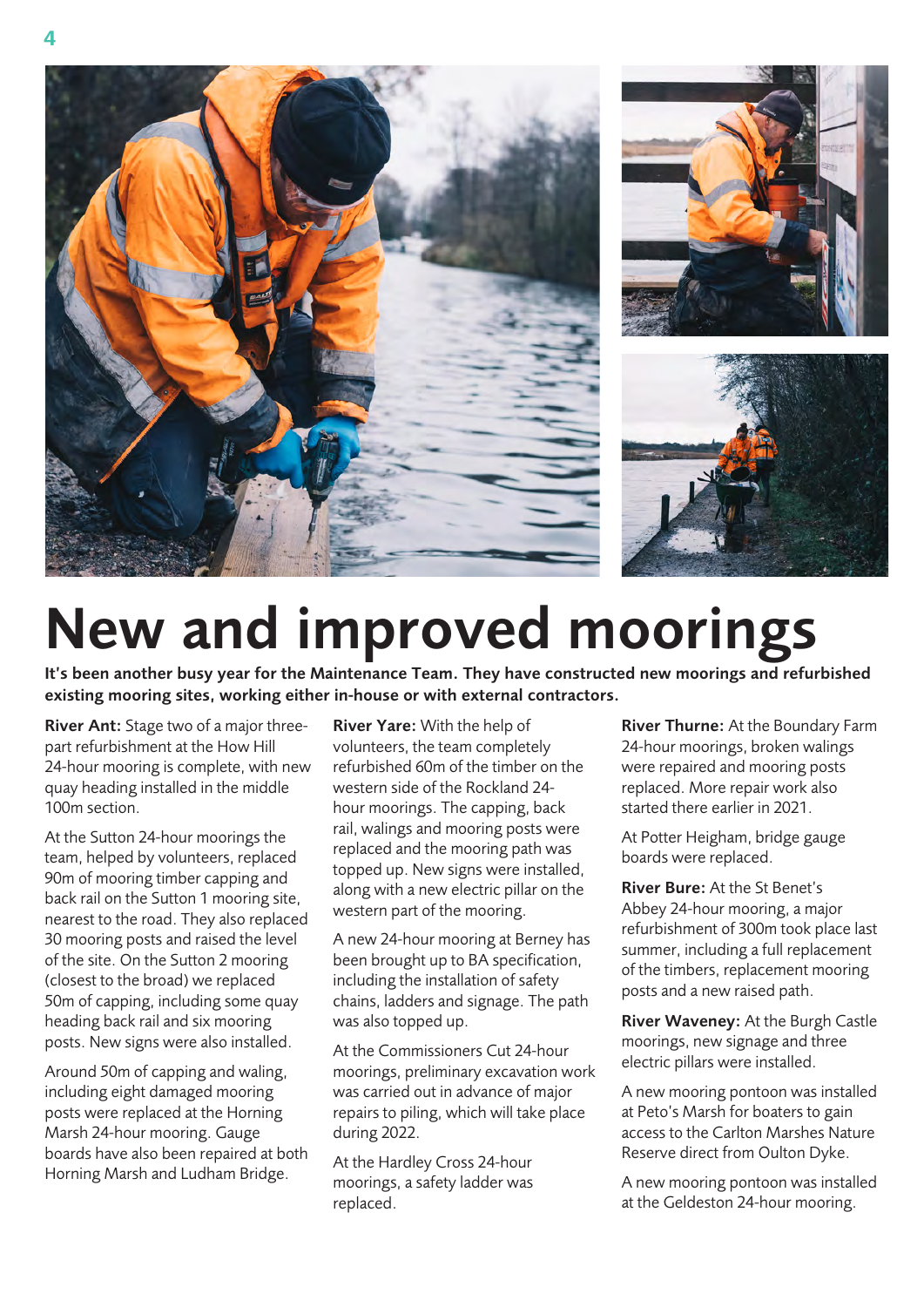### Be paddle aware

The popularity of paddleboards has soared over the last two years. You may not be aware that all paddlecraft need to be tolled. To be safe in the water, paddleboarders should also wear a tether or float. See the tolls page on our website, and safety videos on our YouTube channel for more information.





# Rare water voles safe in the Broads

This little visitor showed up on our work boat Snipe. We were unsure whether it was a water or field vole – it depends on the tail length, which is not visible here.

Meanwhile, work to create a new wetland habitat at Suffolk Wildlife Trust as part of mitigation management for a dredging project, saw Broads Authority Ecologists discover a healthy water vole population. They have spent the past two years slowly relocating them to new homes to ensure that these small creatures remain protected.



# New equipment helps with maintenance programme

The management of the Broads' waterways requires significant heavy plant machinery, diggers and excavators, as well as the means to manoeuvre equipment into remote and inaccessible locations. While this presents many challenges, some recent purchases are helping to streamline this work.

Last year, the Authority purchased a large trolley to move workboats around the dockyard, saving on fuel for multiple crane lifts. Five new floating pontoons (NATO floats) were purchased to create a mobile pontoon large enough to carry out a wide range of navigational maintenance work.

The floats are easy to manoeuvre and are used to transport equipment for tree work. They have dramatically improved the efficiency of our bankside tree and scrub management programme.

We replace our excavators every ten years because after that time, the cost of maintenance starts to increase.

Having reliable machinery when working in such remote locations is essential. Our new JCB 180 excavator replaces the identical one purchased in 2010.

Other recent purchases to help look after the Broads include a miniexcavator; a new engine for the large mud-wherry the Tony Hewitt, a replacement engine for the Spirit of Breydon and an electric Vivaro van, which means that two-thirds of our team vehicles are now electric.

Over half of our greenhouse gas emissions are produced by the Operations Team's work programme. Sourcing replacement machinery that delivers both cost savings and decarbonises the work of this busy team is one of our key priorities.

With this in mind, we have purchased more efficient and cleaner replacement engines for some patrol launches, work vessels and a new mini-digger. All Authority plant machinery and vessels now run on Hydrotreated Vegetable Oil (HVO) which gives a 90 percent reduction in carbon dioxide emissions.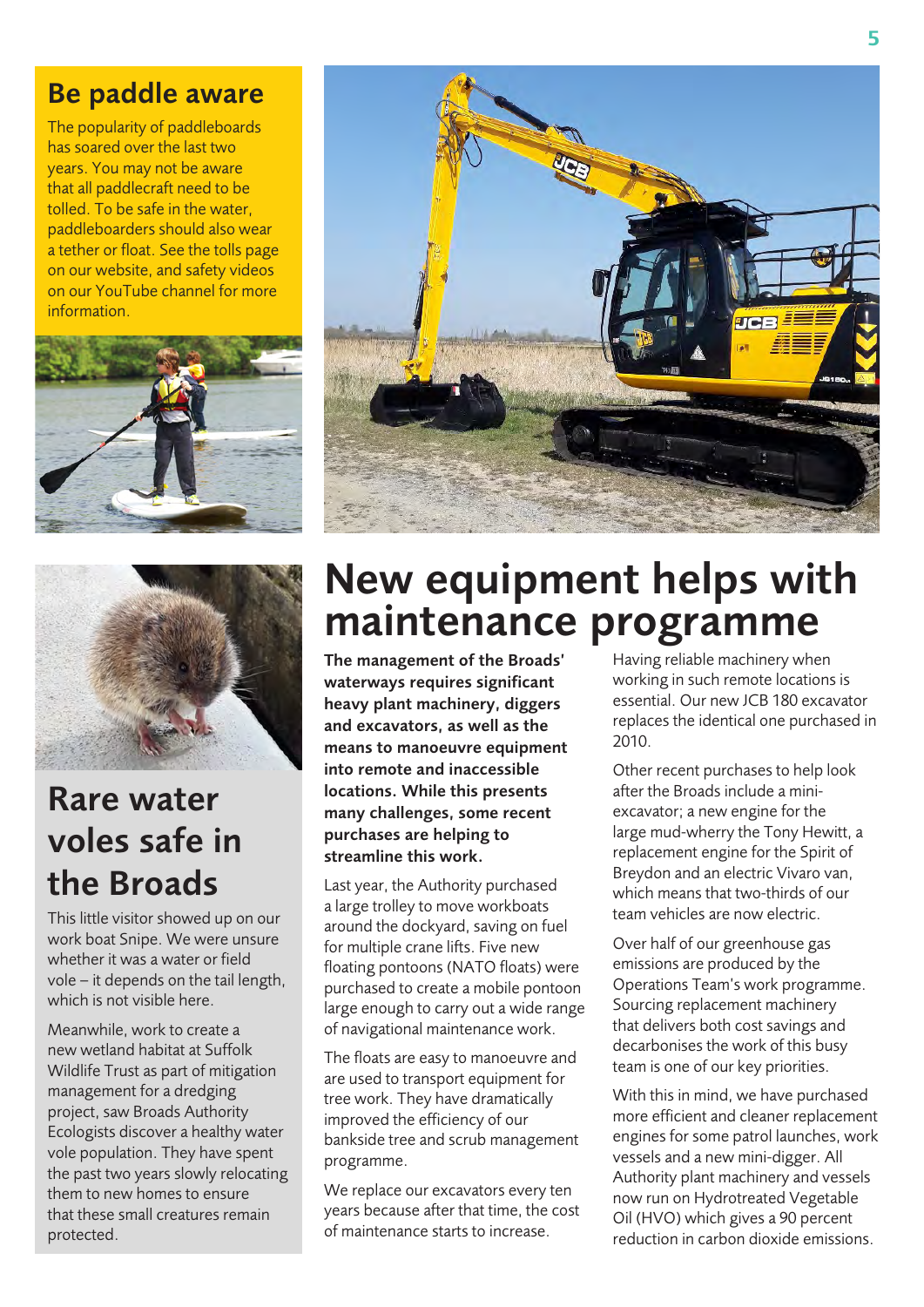## Dredging programme

Last year's dredging works began with the removal of approximately 7,000 m3 of sediment from the navigation channel in the Upper Waveney between Beccles Old Bridge and Geldeston Lock. The material is being stored at Geldeston Marshes and will be used by the Environment Agency for flood bank strengthening at Dunburgh.

During February and March 2021, the Authority plough dredged the lower reaches of the River Bure from Tar Works Road to the Bure Mouth, Great Yarmouth. This method of dredging uses the riverbed slopes and water currents to remove and even out irregular shoals that build up on the edges of the navigation channel.

The second phase of the wetland creation project at Peto's Marsh, Suffolk Wildlife Trust's Carlton Marshes, started last spring. Around 10,000m3 of sediment was dredged from Oulton Broad and used to create a new 1-hectare wetland at the northern tip of the reserve.

In November, the dredging team returned to Hickling Broad for the final stage of the CANAPE Project. This involved topping up sediment levels within Chara Bay island and landscape planting reed rhizomes to the perimeter.

At the same time in November, the Authority began to dredge the River Chet to remove approx. 5,000m3 of sediment which will be used to help strengthen and reprofile the Wherryman's Way footpath.

December saw the long-awaited dredging of the Upper Thurne. The navigation channel from Martham Ferry to West Somerton had accumulated significant amounts of sediment, resulting in a shallowing of the channel. Dredged sediment will be used on an area of eroded reedbed at Martham Broad.

#### 2022/23 future dredging projects

Upper Bure: Dredging between Coltishall Common and Hoveton Viaduct will start in November to move approximately 10,000m3 of sediment onto the Trafford Estate for agricultural benefit.

Oulton Broad: Dredging will resume in spring to complete the third phase of the Peto's Marsh habitat creation scheme at Carlton Marshes.

River Ant: April sees the dredging team move to the upper reaches of the main river, removing approx. 12,000m3 of sediment from Sutton Broad and Stalham Staithe, then moving to clear the build up of sediment from Wayford Bridge to Barton Broad. The sediment will then be used to strengthen the river banks to the north of Hunsett Mill.

# Mills, marshes, walks and awards

The Land and Windmills project team, part of the Water, Mills & Marshes: Broads Landscape Partnership Scheme, funded by the National Lottery Heritage Fund, continues to restore and repair several of the iconic drainage mills in the Broads National Park. The small team of heritage craftspeople have spent the last four years working with students and local millwrights at Six Mile House on the River Bure, High's Mill, North Mill on Halvergate Marshes, and Strumpshaw Steam Engine on the River Yare.

The team are currently restoring Mutton's Mill on Halvergate Marshes. The remaining pair of sails has been removed for repair and scaffolding is in place so that the brickwork and cap can be restored. Last autumn, the team received one of the largest pieces of timber used in the project; an 18.5m piece of oak that will be fashioned into new stocks to hold a new pair of sails onto the windpump. It's difficult to imagine that such a large piece of timber will soon be spinning around in the wind, just as it would a hundred years ago!

The Authority is delighted to see the hard work and dedication of this small team during the pandemic being recognised by their peers in the construction industry. Last year, our two apprentices Brandon Jarvis, Tom Allen, and their Heritage Skills Training Supervisor Sean Grimes were awarded the Norfolk Constructing Excellence Award in the category of Preservation and Rejuvenation, as well as coming second overall in Norfolk. Last August, they also won the Regional award in the category of Conservation and Regeneration.

The Landscape Partnership Scheme also works to improve access to the Broads and is now creating several new year-round walking trails at Halvergate Marshes. A 7.5 mile circular route will soon pass many of the iconic Broads' mills at Halvergate along the River Yare. The walks will be accessible by

train from the Berney Arms request stop between Great Yarmouth and Reedham. The trails are being delivered in partnership with Norfolk County Council's Experience project, which aims to encourage more people to get out and explore the best that Norfolk can offer.



*Before and after at Six Mile House*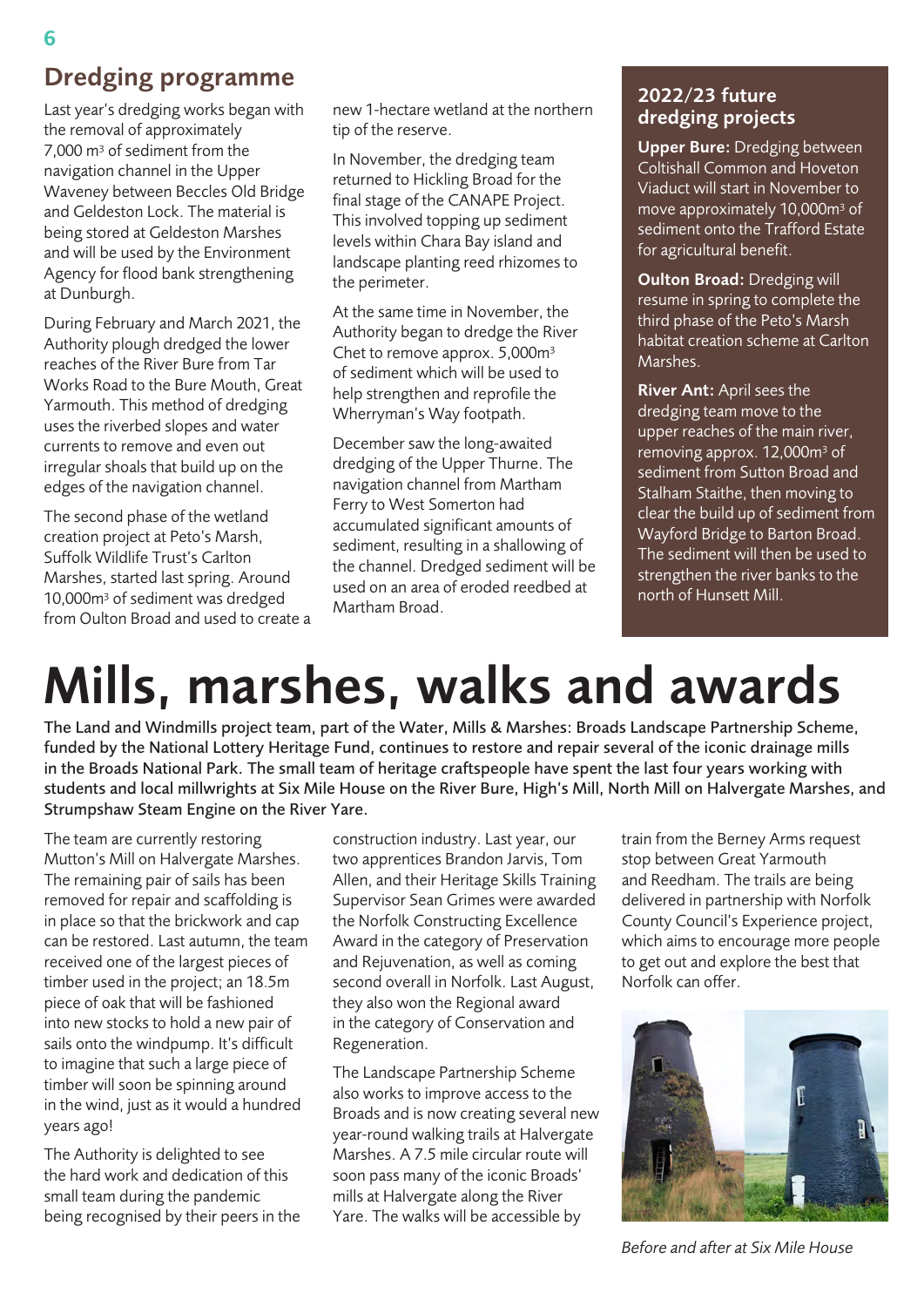

*Marking out the wet farming site before reed is planted*

# Climate change in the Broads looking to the future now

The Authority's work on climate change cuts across our entire work programme, from decarbonising our operations, through to farmer advice on locking carbon in soils and working with partners to manage the impacts of climate change in the Broads.

We recognise the urgency of action needed and are putting the people who live and work in the Broads at the heart of the decisions about its future management. By working in partnership, we can manage climate change in the Broads more effectively.

The Broadland Futures Initiative (BFI) is a partnership with local communities, politicians and other stakeholders to identify the way forward for future flood-risk management in the Broadland area. It seeks to plan now on how we can cope better with the changing climate and rising sea levels. Some outputs of the project so far include a review of flood management policies, online stakeholder surveys, a virtual exhibition and village hall events to engage local communities.

A partnership of farmers and land managers led by the Authority has been awarded almost £800,000 to design peatland restoration projects in the Broads to improve carbon storage and help adapt to climate change. The Authority is also working with farmers and land managers to explore how future farming could deliver benefits for both nature and climate, and attract private carbon finance. For example, a parcel in the Upper Thurne area is

being prepared as a 'wet farming' site to produce crops suitable for wetlands (known as paludiculture). These methods also lock carbon into the soil a bonus for the climate.

The UK Government aims to phase out the production of new fossilfuel powered vessels by 2050. The 'Electrifying The Broads' (ETB) partnership group is researching how the transition to cleaner fuels and propulsion could take place in the Broads.

The second phase of the project will look to demonstrate potential technologies (such as biofuels and hydrogen fuel cells) to Broads' river users.

The Authority recently ran a survey of Broads' boaters, who, for the majority, were supportive of greener cruising. Over 80% of boat users surveyed would like to use greener fuels, but felt that it would be inconvenient to do so, citing a lack of electric charging infrastructure or biofuel availability. Cost was also regarded as a major barrier to adopting greener boating.

Sign up to the BFI newsletter on our website.

## New Senior Ranger role speeds up Broads' prosecutions

To allow more time for Rangers to be out on patrol, a new post of Senior Ranger for Compliance and Safety was created, as part of a package of measures to improve safety for visitors and river users (see page 3).

Jon Hopes took up this post last year, to coordinate investigations, process prosecutions and oversee compliance with the Broads Navigation Byelaws.

Jon examines incident reports (such as speeding, injuries and boat collisions) to see how they can best be resolved. Investigations are time-consuming; obtaining CCTV footage and taking witness statements takes Rangers away from patrolling.

Jon's hard work has helped to streamline how we manage visitors and river user behaviour on the Broads, and as a result, investigations can be processed faster. It has also freed up the Ranger team from the lengthy paperwork involved in preparing prosecutions of Broads Navigation Byelaw offences to go to Court.

On the whole, most incidents on the water are dealt with by Rangers, who issue safety advice. River users may also be issued with a written Memorandum of Navigation Warning. Prosecution is only ever used as a last resort in cases of persistent, deliberate or intentionally reckless behaviour, or incidents with serious consequences.

While the Authority deals with Navigation Byelaws, we work together with Broads Beat, our partnership with the Norfolk Constabulary, to prevent and deal with anti-social behaviour and criminality on the water.

Last year, of 86 reported incidents that required investigation, eight were prosecuted in Court for Navigation Byelaw offences such as failing to navigate with care and caution and for breaking the speed limit. Fines totalling £9,023 were applied, which included all court costs.